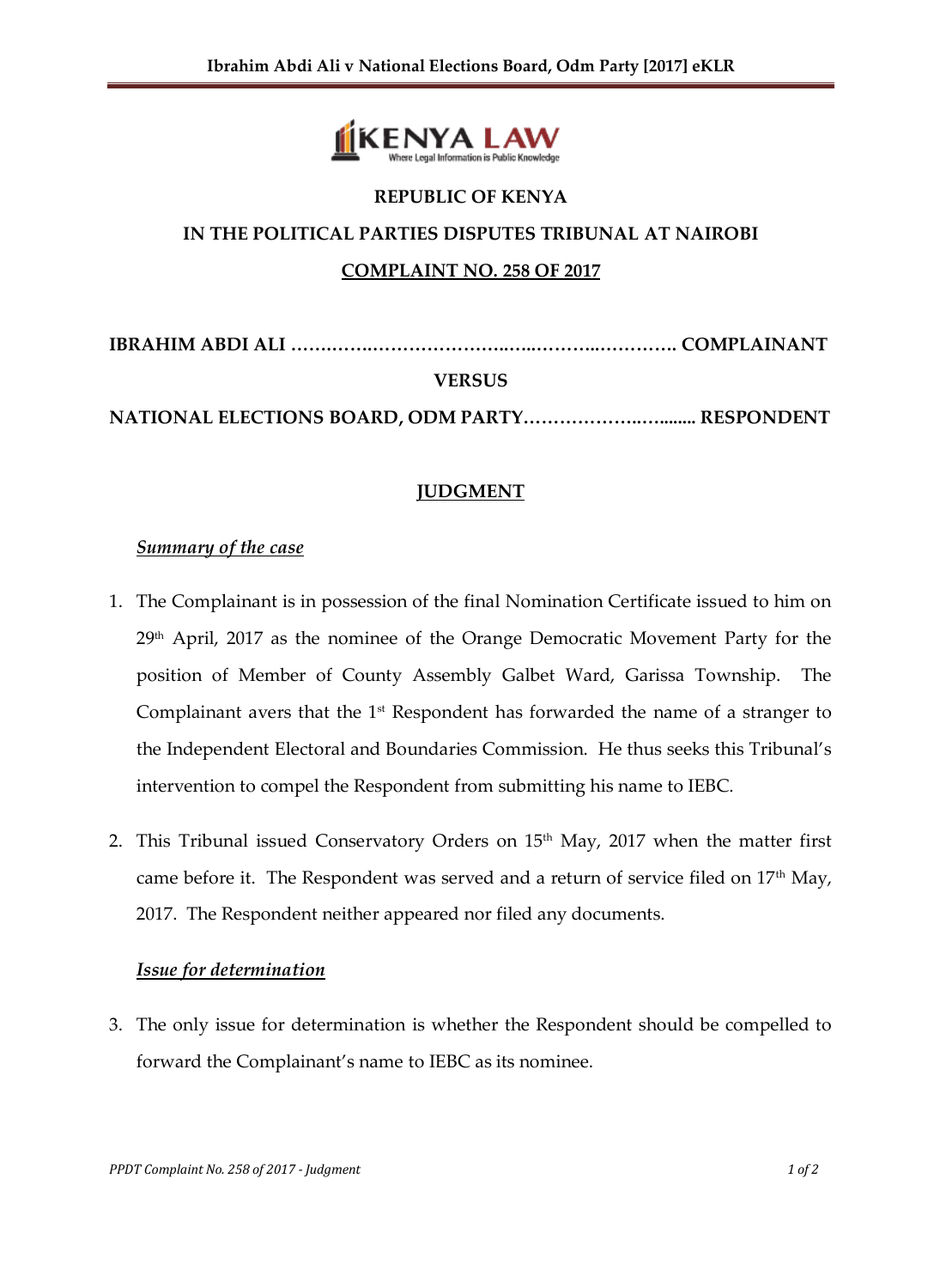### **Analysis**

- 4. We note that the Respondent has not put in a reply or even entered appearance. As to whether it had notice of this matter, there is an affidavit of service, by Felix Omondi Owino, a licensed court process server. Indeed there is sufficient return of service as the stamped copies of served copies are attached. Why the Respondent, a party that prides itself as being guided by tenets of rule of law and due process is hard to fathom. We have no hesitation in determining this matter as is.
- 5. From the pleadings, submissions and evidence adduced, it is clear that the Complainant had been directly nominated as the nominee for the position of Member of County Assembly Galbet Ward, Garissa Township. This was pursuant to the directions of the NAT after the Complainant had successful lodged a complaint in regard to the failure of the Party' Election Board to hold party primaries. In implementation of the NAT decision, the NEB exercised its powers and directly nominated the Complainant. The nomination certificate is attached dated 29<sup>th</sup> April, 2017.
- 6. Unfortunately, it is the Complainant's case that the Respondent has forward or is about to forward the name of a stranger to IEBC for gazettement. That he had a legitimate expectation that once he was issued with the nomination certificate, his name will be forwarded for gazettement.
- 7. We are satisfied that the Complainant has a prima facie apprehension and unless this tribunal intervenes, he will be prejudiced. Consequently we make the following orders:

#### *(a) The Memorandum of Claim dated 15th May, 2017 is hereby allowed.*